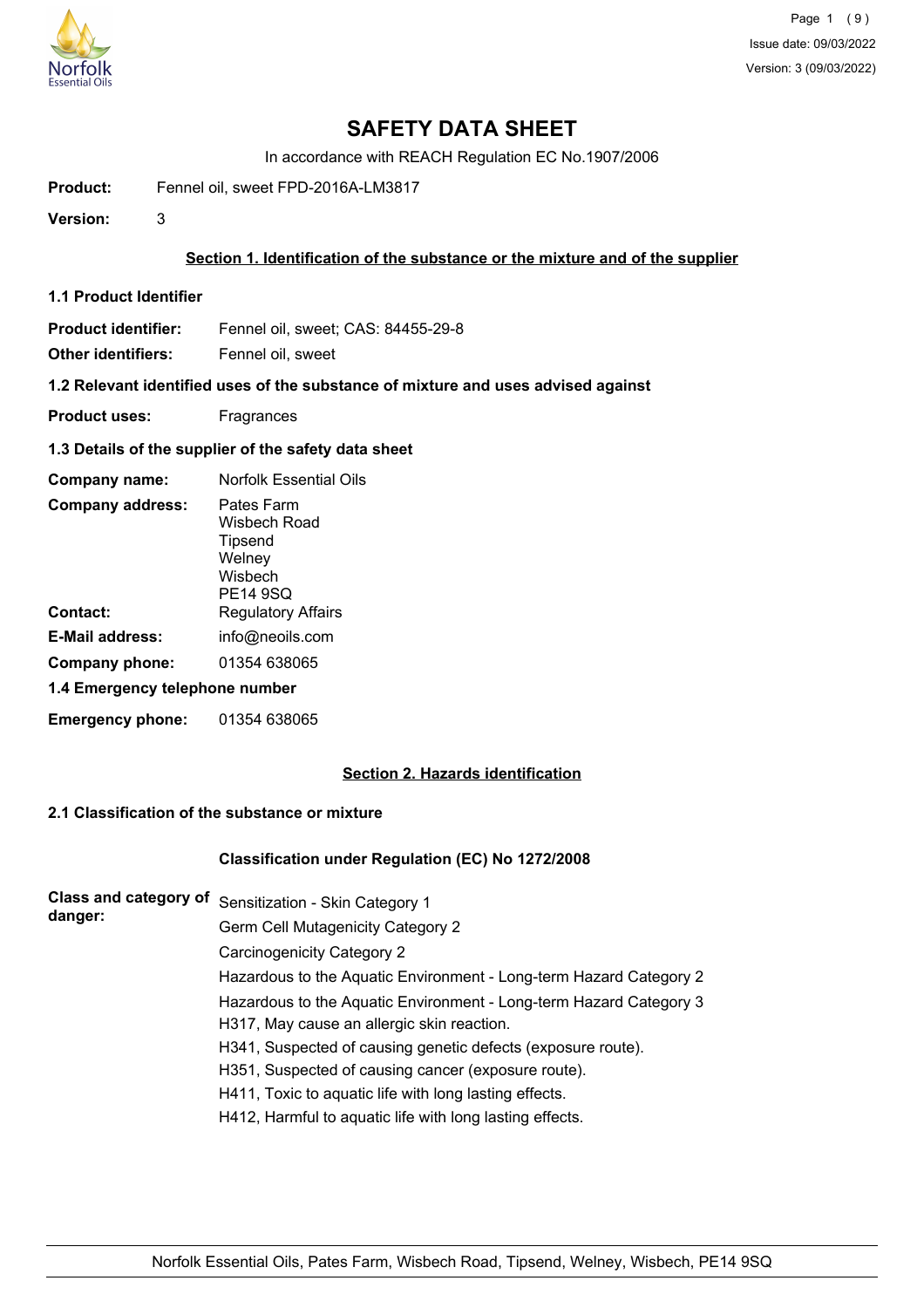

# **SAFETY DATA SHEET**

In accordance with REACH Regulation EC No.1907/2006

- Product: Fennel oil, sweet FPD-2016A-LM3817
- **Version:** 3
- **2.2 Label elements**

|                                     | Classification under Regulation (EC) No 1272/2008                                                       |
|-------------------------------------|---------------------------------------------------------------------------------------------------------|
| Signal word:                        | Warning                                                                                                 |
| <b>Hazard statements:</b>           | H317, May cause an allergic skin reaction.                                                              |
|                                     | H341, Suspected of causing genetic defects (exposure route).                                            |
|                                     | H351, Suspected of causing cancer (exposure route).                                                     |
|                                     | H411, Toxic to aquatic life with long lasting effects.                                                  |
|                                     | H412, Harmful to aquatic life with long lasting effects.                                                |
| M factor:                           | None                                                                                                    |
| <b>Supplemental</b><br>Information: | None                                                                                                    |
| <b>Precautionary</b>                | P202, Do not handle until all safety precautions have been read and understood.                         |
| statements:                         | P261, Avoid breathing vapour or dust.                                                                   |
|                                     | P272, Contaminated work clothing should not be allowed out of the workplace.                            |
|                                     | P273, Avoid release to the environment.                                                                 |
|                                     | P280, Wear protective gloves/eye protection/face protection.                                            |
|                                     | P302/352, IF ON SKIN: Wash with plenty of soap and water.                                               |
|                                     | P308/313, IF exposed or concerned: Get medical advice/attention.                                        |
|                                     | P333/313, If skin irritation or rash occurs: Get medical advice/attention.                              |
|                                     | P363, Wash contaminated clothing before reuse.                                                          |
|                                     | P391, Collect spillage.                                                                                 |
|                                     | P405, Store locked up.                                                                                  |
|                                     | P501, Dispose of contents/container to approved disposal site, in accordance with local<br>regulations. |
| Pictograms:                         |                                                                                                         |
| 2.3 Other hazards                   |                                                                                                         |
| <b>Other hazards:</b>               | None                                                                                                    |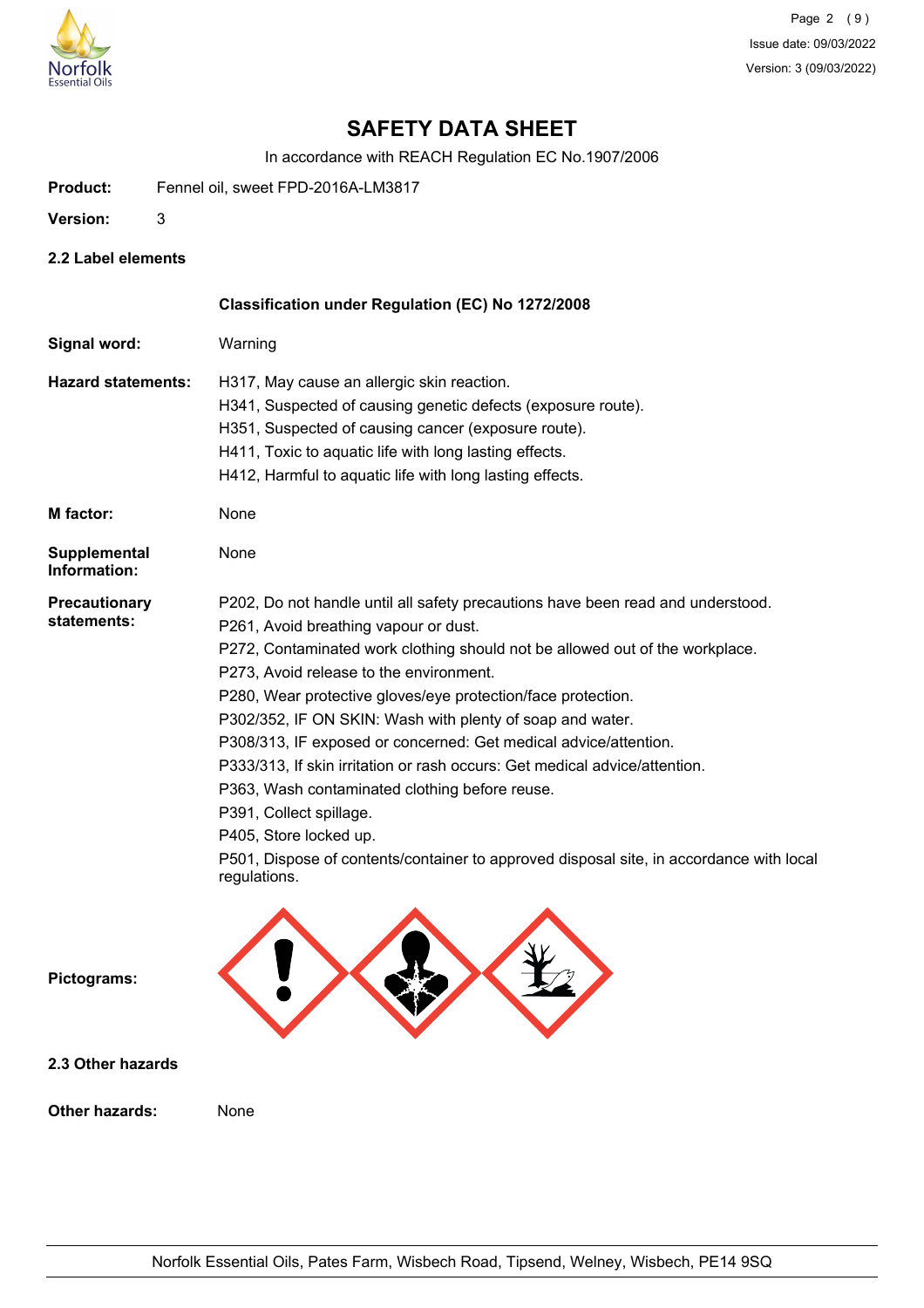

# **SAFETY DATA SHEET**

In accordance with REACH Regulation EC No.1907/2006

Product: Fennel oil, sweet FPD-2016A-LM3817

**Version:** 3

## **Section 3. Composition / information on ingredients**

#### **3.1 Substances**

**Product identifier:** Fennel oil, sweet; CAS: 84455-29-8

## **Contains:**

| <b>Name</b>      | <b>CAS</b> | <b>EC</b> | <b>REACH Registration</b><br>No. | $\%$        | <b>Classification for</b><br>(CLP) 1272/2008                                                                                        |
|------------------|------------|-----------|----------------------------------|-------------|-------------------------------------------------------------------------------------------------------------------------------------|
| Itrans-Anethole  | 4180-23-8  | 224-052-0 |                                  | 50-100%     | Skin Sens. 1B;H317,-                                                                                                                |
| Estragole        | 140-67-0   | 205-427-8 |                                  | $1 - 5%$    | Acute Tox, 4-Skin<br>lSens. 1B-Muta. 2-Carc.<br>2:H302-H317-H341-<br>H351.-                                                         |
| <b>Ip-Cymene</b> | l99-87-6   | 202-796-7 |                                  | $1 - 5%$    | Flam. Lig. 3-Asp. Tox<br>1-Aquatic Chronic 2:<br>H226-H304-H411.-                                                                   |
| Jalpha-Pinene    | 80-56-8    | 201-291-9 |                                  | $0.1 - 1\%$ | Flam. Liq. 3-Skin Irrit.<br>2-Skin Sens. 1B-Asp.<br>Tox 1-Aquatic Acute 1-<br>Aquatic Chronic 1;<br>H226-H304-H315-<br>IH317-H410.- |

## **Section 4. First-aid measures**

## **4.1 Description of first aid measures**

| Inhalation:           | Remove from exposure site to fresh air, keep at rest, and obtain medical attention.          |
|-----------------------|----------------------------------------------------------------------------------------------|
| Eye exposure:         | Flush immediately with water for at least 15 minutes. Contact physician if symptoms persist. |
| <b>Skin exposure:</b> | IF ON SKIN: Wash with plenty of soap and water.                                              |
| Ingestion:            | Rinse mouth with water and obtain medical attention.                                         |

## **4.2 Most important symptoms and effects, both acute and delayed**

May cause an allergic skin reaction.

Suspected of causing genetic defects (exposure route).

Suspected of causing cancer (exposure route).

## **4.3 Indication of any immediate medical attention and special treatment needed**

None expected, see Section 4.1 for further information.

## **SECTION 5: Firefighting measures**

## **5.1 Extinguishing media**

Suitable media: Carbon dioxide, Dry chemical, Foam.

## **5.2 Special hazards arising from the substance or mixture**

In case of fire, may be liberated: Carbon monoxide, Unidentified organic compounds.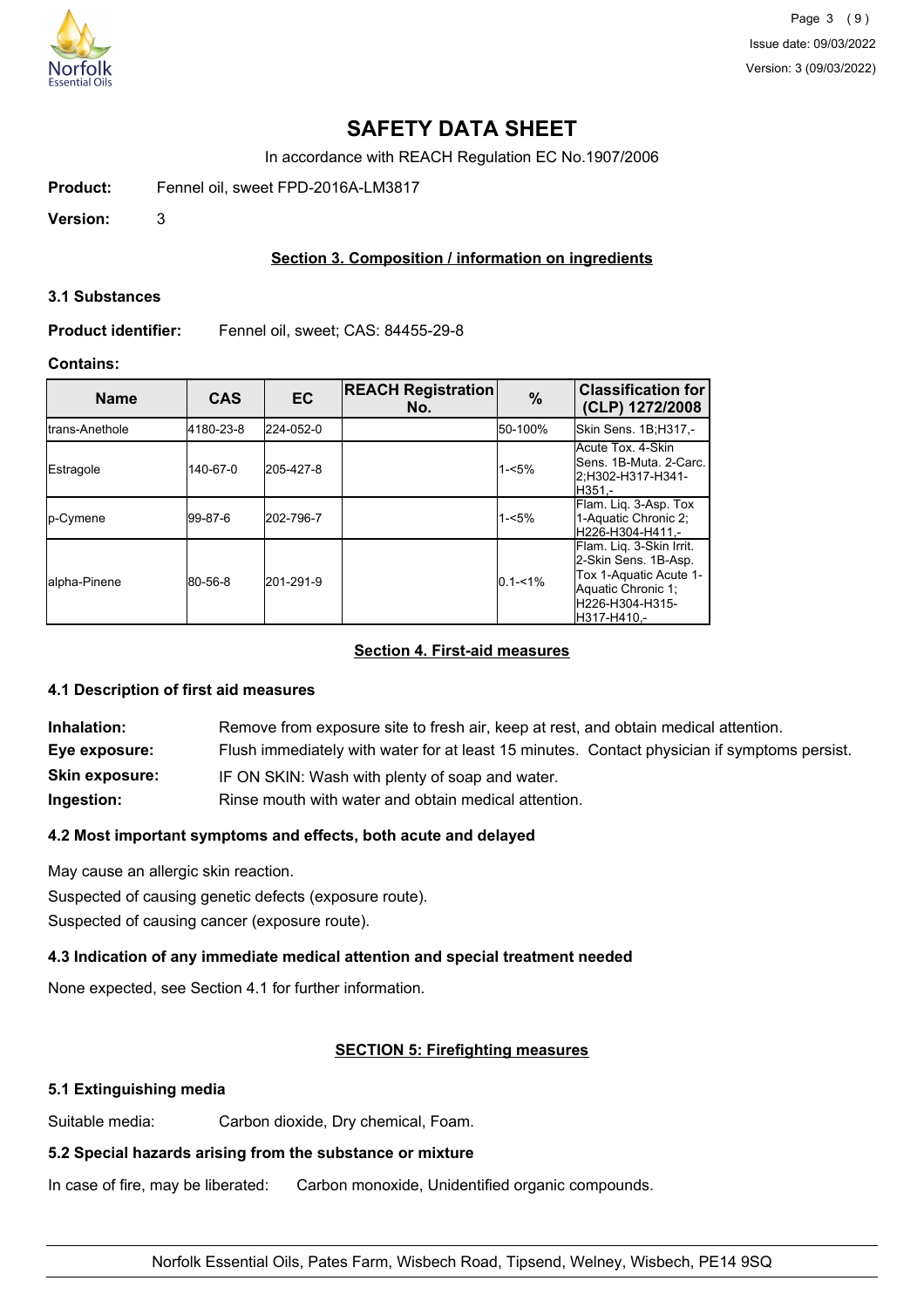

Page 4 (9) Issue date: 09/03/2022 Version: 3 (09/03/2022)

# **SAFETY DATA SHEET**

In accordance with REACH Regulation EC No.1907/2006

Product: Fennel oil, sweet FPD-2016A-LM3817

**Version:** 3

### **5.3 Advice for fire fighters:**

In case of insufficient ventilation, wear suitable respiratory equipment.

#### **Section 6. Accidental release measures**

#### **6.1 Personal precautions, protective equipment and emergency procedures:**

Avoid inhalation. Avoid contact with skin and eyes. See protective measures under Section 7 and 8.

#### **6.2 Environmental precautions:**

Keep away from drains, surface and ground water, and soil.

#### **6.3 Methods and material for containment and cleaning up:**

Remove ignition sources. Provide adequate ventilation. Avoid excessive inhalation of vapours. Contain spillage immediately by use of sand or inert powder. Dispose of according to local regulations.

#### **6.4 Reference to other sections:**

Also refer to sections 8 and 13.

## **Section 7. Handling and storage**

#### **7.1 Precautions for safe handling:**

Keep away from heat, sparks, open flames and hot surfaces. - No smoking. Use personal protective equipment as required. Use in accordance with good manufacturing and industrial hygiene practices. Use in areas with adequate ventilation Do not eat, drink or smoke when using this product.

#### **7.2 Conditions for safe storage, including any incompatibilities:**

Store in a well-ventilated place. Keep container tightly closed. Keep cool. Ground/bond container and receiving equipment. Use explosion-proof electrical, ventilating and lighting equipment. Use only non-sparking tools. Take precautionary measures against static discharge.

#### **7.3 Specific end use(s):**

Fragrances: Use in accordance with good manufacturing and industrial hygiene practices.

#### **Section 8. Exposure controls/personal protection**

#### **8.1 Control parameters**

Workplace exposure limits: Not Applicable

## **8.2 Exposure Controls**

#### **Eye / Skin Protection**

Wear protective gloves/eye protection/face protection

## **Respiratory Protection**

Norfolk Essential Oils, Pates Farm, Wisbech Road, Tipsend, Welney, Wisbech, PE14 9SQ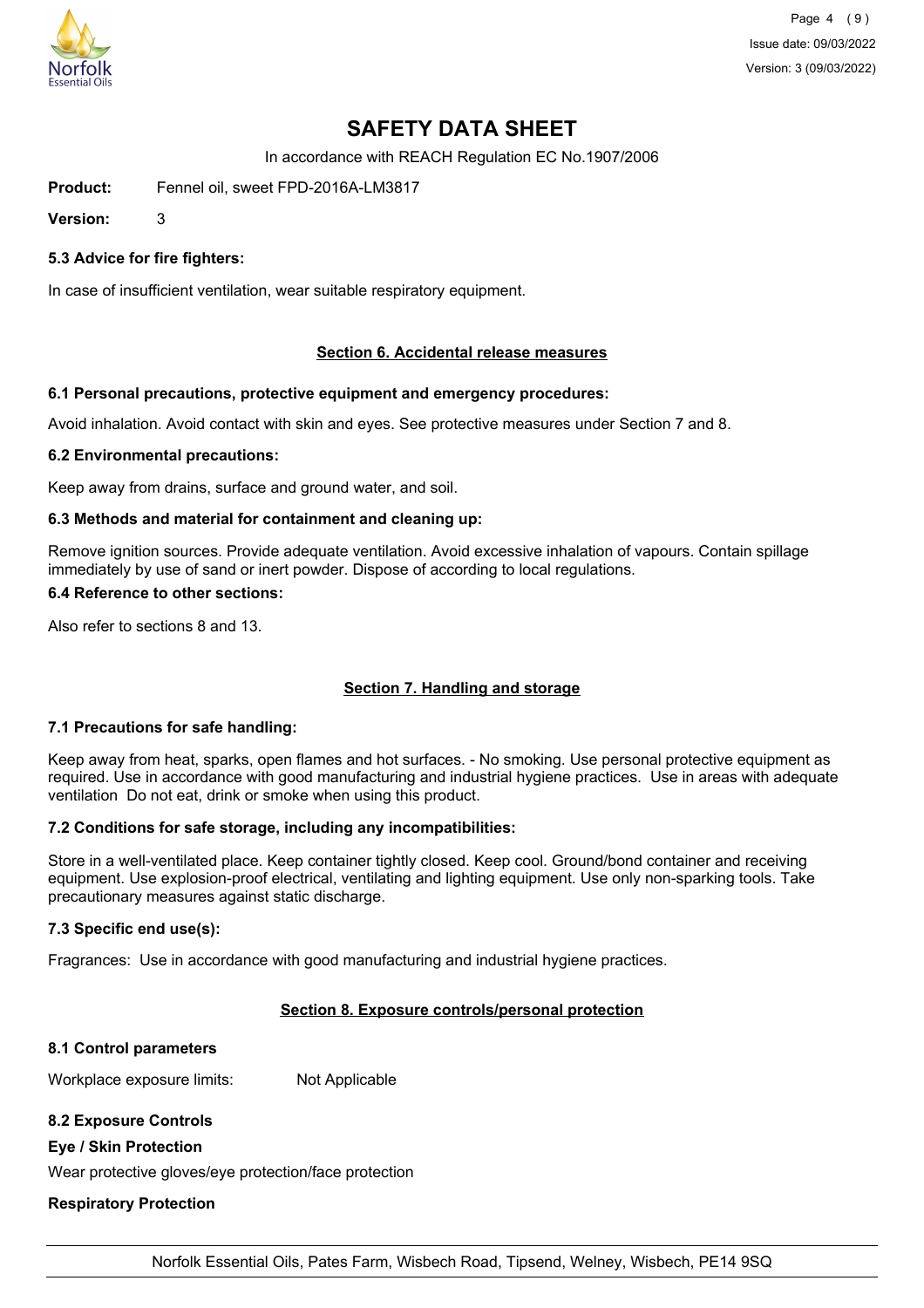

Page 5 (9) Issue date: 09/03/2022 Version: 3 (09/03/2022)

## **SAFETY DATA SHEET**

In accordance with REACH Regulation EC No.1907/2006

Product: Fennel oil, sweet FPD-2016A-LM3817

**Version:** 3

Under normal conditions of use and where adequate ventilation is available to prevent build up of excessive vapour, this material should not require special engineering controls. However, in conditions of high or prolonged use, or high temperature or other conditions which increase exposure, the following engineering controls can be used to minimise exposure to personnel: a) Increase ventilation of the area with local exhaust ventilation. b) Personnel can use an approved, appropriately fitted respirator with organic vapour cartridge or canisters and particulate filters. c) Use closed systems for transferring and processing this material.

Also refer to Sections 2 and 7.

#### **Section 9. Physical and chemical properties**

## **9.1 Information on basic physical and chemical properties**

| Appearance:                                          | Not determined                               |
|------------------------------------------------------|----------------------------------------------|
| Odour:                                               | Not determined                               |
| <b>Odour threshold:</b>                              | Not determined                               |
| pH:                                                  | Not determined                               |
| Melting point / freezing point:                      | Not determined                               |
| Initial boiling point / range:                       | Not determined                               |
| <b>Flash point:</b>                                  | 62 °C                                        |
| <b>Evaporation rate:</b>                             | Not determined                               |
| Flammability (solid, gas):                           | Not determined                               |
| <b>Upper/lower flammability or explosive limits:</b> | Product does not present an explosion hazard |
| Vapour pressure:                                     | Not determined                               |
| Vapour density:                                      | Not determined                               |
| <b>Relative density:</b>                             | Not determined                               |
| Solubility(ies):                                     | Not determined                               |
| Partition coefficient: n-octanol/water:              | Not determined                               |
| Auto-ignition temperature:                           | Not determined                               |
| <b>Decomposition temperature:</b>                    | Not determined                               |
| <b>Viscosity:</b>                                    | Not determined                               |
| <b>Explosive properties:</b>                         | Not expected                                 |
| <b>Oxidising properties:</b>                         | Not expected                                 |
|                                                      |                                              |

**9.2 Other information:** None available

## **Section 10. Stability and reactivity**

### **10.1 Reactivity:**

Presents no significant reactivity hazard, by itself or in contact with water.

## **10.2 Chemical stability:**

Good stability under normal storage conditions.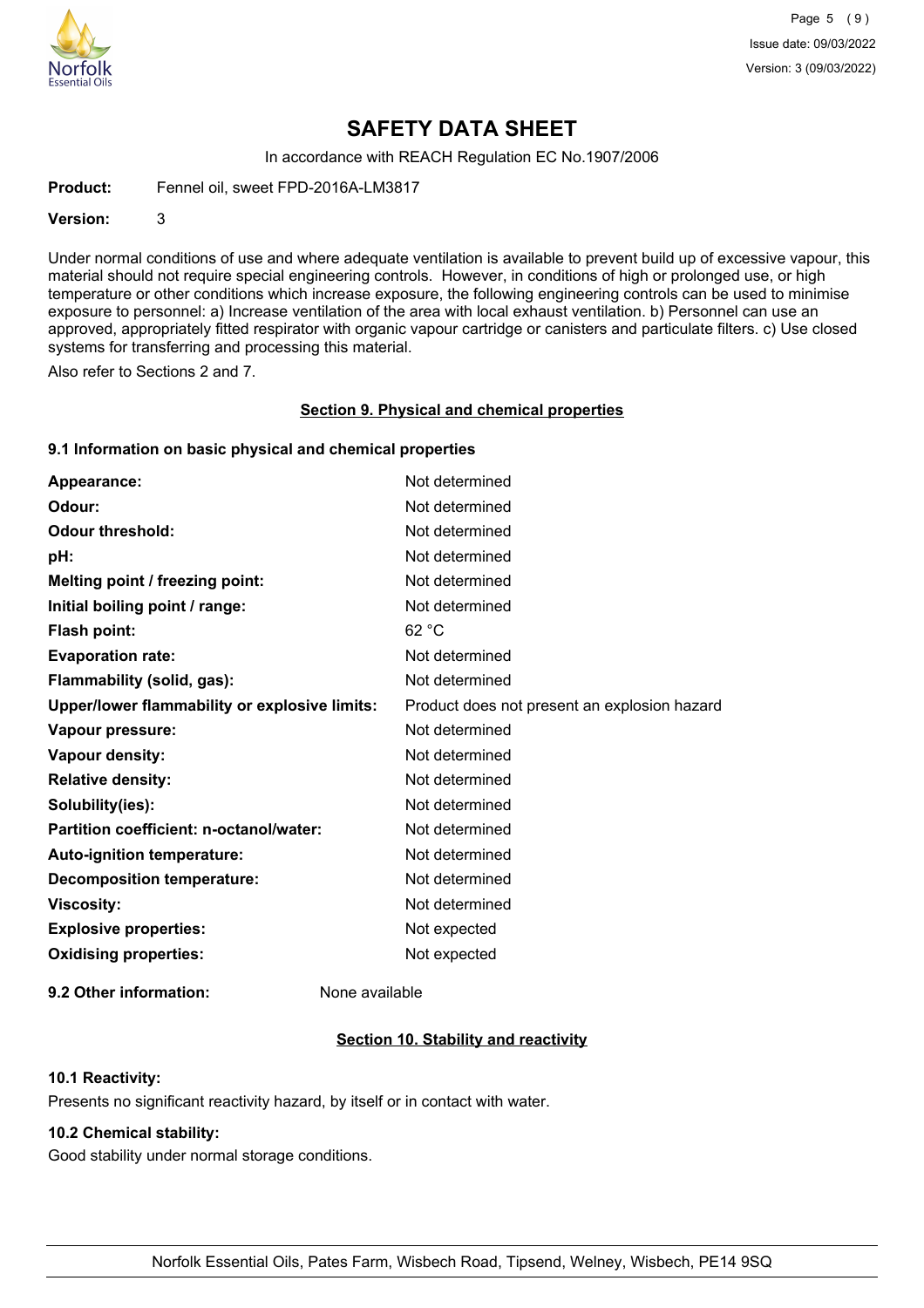

Page 6 (9) Issue date: 09/03/2022 Version: 3 (09/03/2022)

# **SAFETY DATA SHEET**

In accordance with REACH Regulation EC No.1907/2006

Product: Fennel oil, sweet FPD-2016A-LM3817

**Version:** 3

### **10.3 Possibility of hazardous reactions:**

Not expected under normal conditions of use.

#### **10.4 Conditions to avoid:**

Avoid extreme heat.

## **10.5 Incompatible materials:**

Avoid contact with strong acids, alkalis or oxidising agents.

#### **10.6 Hazardous decomposition products:**

Not expected.

## **Section 11. Toxicological information**

## **11.1 Information on toxicological effects**

| <b>Acute Toxicity:</b>             | Based on available data the classification criteria are not met. |
|------------------------------------|------------------------------------------------------------------|
| <b>Acute Toxicity Oral</b>         | 3375 mg/kg                                                       |
| <b>Acute Toxicity Dermal</b>       | Not Applicable                                                   |
| <b>Acute Toxicity Inhalation</b>   | Not Available                                                    |
| <b>Skin corrosion/irritation:</b>  | Based on available data the classification criteria are not met. |
| Serious eye damage/irritation:     | Based on available data the classification criteria are not met. |
| Respiratory or skin sensitisation: | Sensitization - Skin Category 1                                  |
| Germ cell mutagenicity:            | Germ Cell Mutagenicity Category 2                                |
| <b>Carcinogenicity:</b>            | <b>Carcinogenicity Category 2</b>                                |
| <b>Reproductive toxicity:</b>      | Based on available data the classification criteria are not met. |
| <b>STOT-single exposure:</b>       | Based on available data the classification criteria are not met. |
| <b>STOT-repeated exposure:</b>     | Based on available data the classification criteria are not met. |
| <b>Aspiration hazard:</b>          | Based on available data the classification criteria are not met. |

#### **Information about hazardous ingredients in the mixture**

| Ingredient | <b>CAS</b> | EC                | LD50/ATE Oral | LD50/ATE<br>Dermal | LC50/ATE<br><b>Inhalation</b> | <b>LC50</b><br>Route |
|------------|------------|-------------------|---------------|--------------------|-------------------------------|----------------------|
| Estragole  | 140-67-0   | $ 205 - 427 - 8 $ | 1230          | Not available      | Not available                 | Not<br>lavailable    |

Refer to Sections 2 and 3 for additional information.

## **Section 12. Ecological information**

### **12.1 Toxicity:**

Toxic to aquatic life with long lasting effects.

Harmful to aquatic life with long lasting effects.

| 12.2 Persistence and degradability: | Not available |
|-------------------------------------|---------------|
| 12.3 Bioaccumulative potential:     | Not available |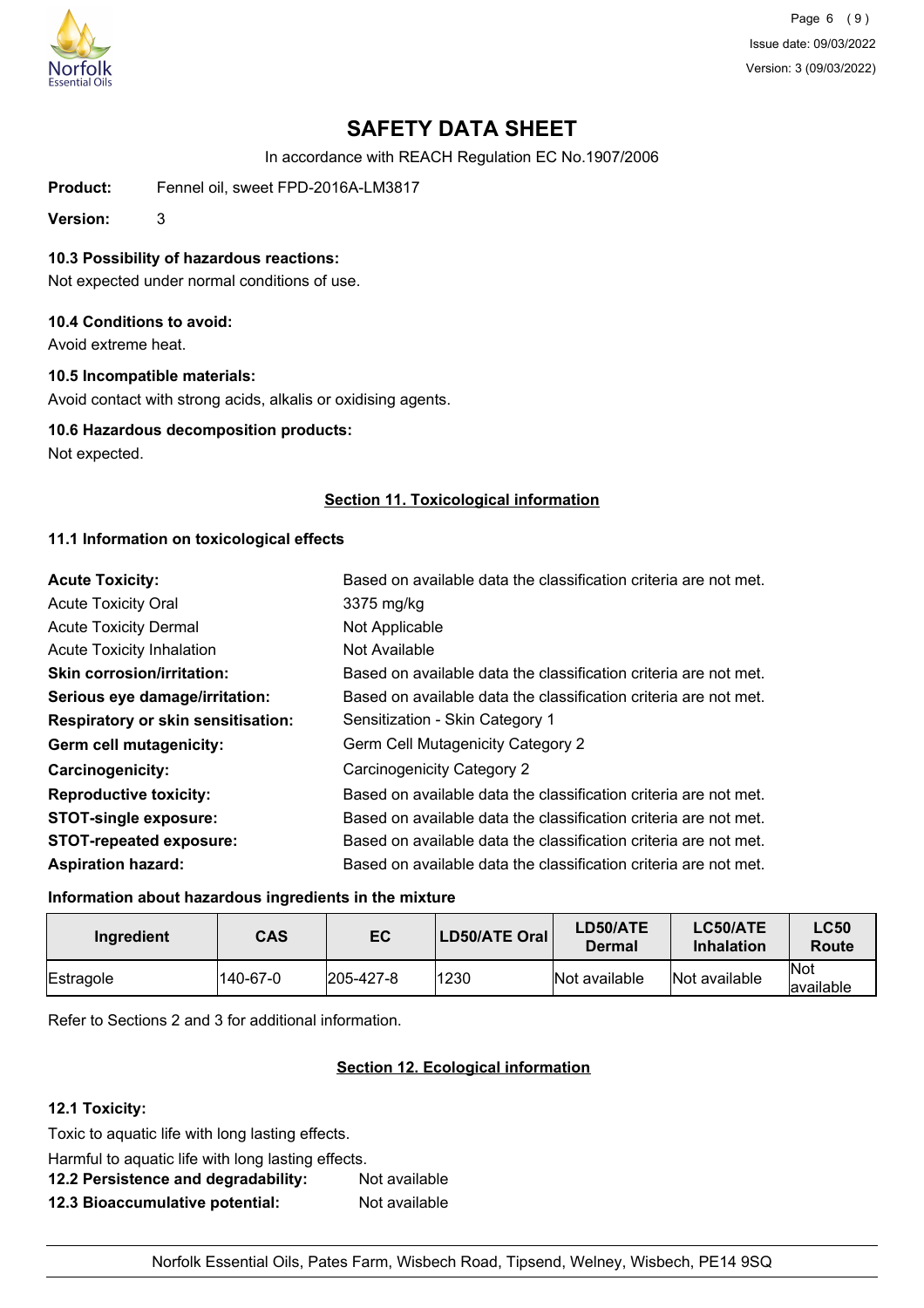

Page 7 (9) Issue date: 09/03/2022 Version: 3 (09/03/2022)

## **SAFETY DATA SHEET**

In accordance with REACH Regulation EC No.1907/2006

Product: Fennel oil, sweet FPD-2016A-LM3817

**Version:** 3

**12.4 Mobility in soil:** Not available

### **12.5 Results of PBT and vPvB assessment:**

This substance does not meet the PBT/vPvB criteria of REACH, annex XIII.

**12.6 Other adverse effects:** Not available

#### **Section 13. Disposal considerations**

#### **13.1 Waste treatment methods:**

Dispose of in accordance with local regulations. Avoid disposing into drainage systems and into the environment. Empty containers should be taken to an approved waste handling site for recycling or disposal.

#### **Section 14. Transport information**

| 14.1 UN number:                    | UN3082                                                                          |
|------------------------------------|---------------------------------------------------------------------------------|
| 14.2 UN Proper Shipping Name:      | ENVIRONMENTALLY HAZARDOUS SUBSTANCE, LIQUID, N.O.S.<br>(alpha-Pinene, p-Cymene) |
| 14.3 Transport hazard class(es):   | 9                                                                               |
| <b>Sub Risk:</b>                   |                                                                                 |
| 14.4. Packing Group:               | Ш                                                                               |
| <b>14.5 Environmental hazards:</b> | This is an environmentally hazardous substance.                                 |
| 14.6 Special precautions for user: | None additional                                                                 |
|                                    |                                                                                 |

**14.7 Transport in bulk according to Annex II of MARPOL73/78 and the IBC Code:**

Not applicable

#### **Section 15. Regulatory information**

#### **15.1 Safety, health and environmental regulations/legislation specific for the substance or mixture**

Water Hazard Class (WGK): 3

#### **15.2 Chemical Safety Assessment**

A Chemical Safety Assessment has not been carried out for this product.

#### **Section 16. Other information**

| <b>Concentration % Limits:</b>  | EH C3=41.67% SS 1=1.25% MUT 2=33.33% CAR 2=33.33% |
|---------------------------------|---------------------------------------------------|
| <b>Total Fractional Values:</b> | EH C3=2.40 SS 1=80.00 MUT 2=3.00 CAR 2=3.00       |

#### **Key to revisions:**

SECTION 3: Composition/information on ingredients

#### **Key to abbreviations:**

| <b>Abbreviation</b> | <b>Meaning</b>                                                     |
|---------------------|--------------------------------------------------------------------|
| Acute Tox, 4        | Acute Toxicity - Oral Category 4                                   |
| Aquatic Acute 1     | Hazardous to the Aquatic Environment - Acute Hazard Category 1     |
| Aquatic Chronic 1   | Hazardous to the Aquatic Environment - Long-term Hazard Category 1 |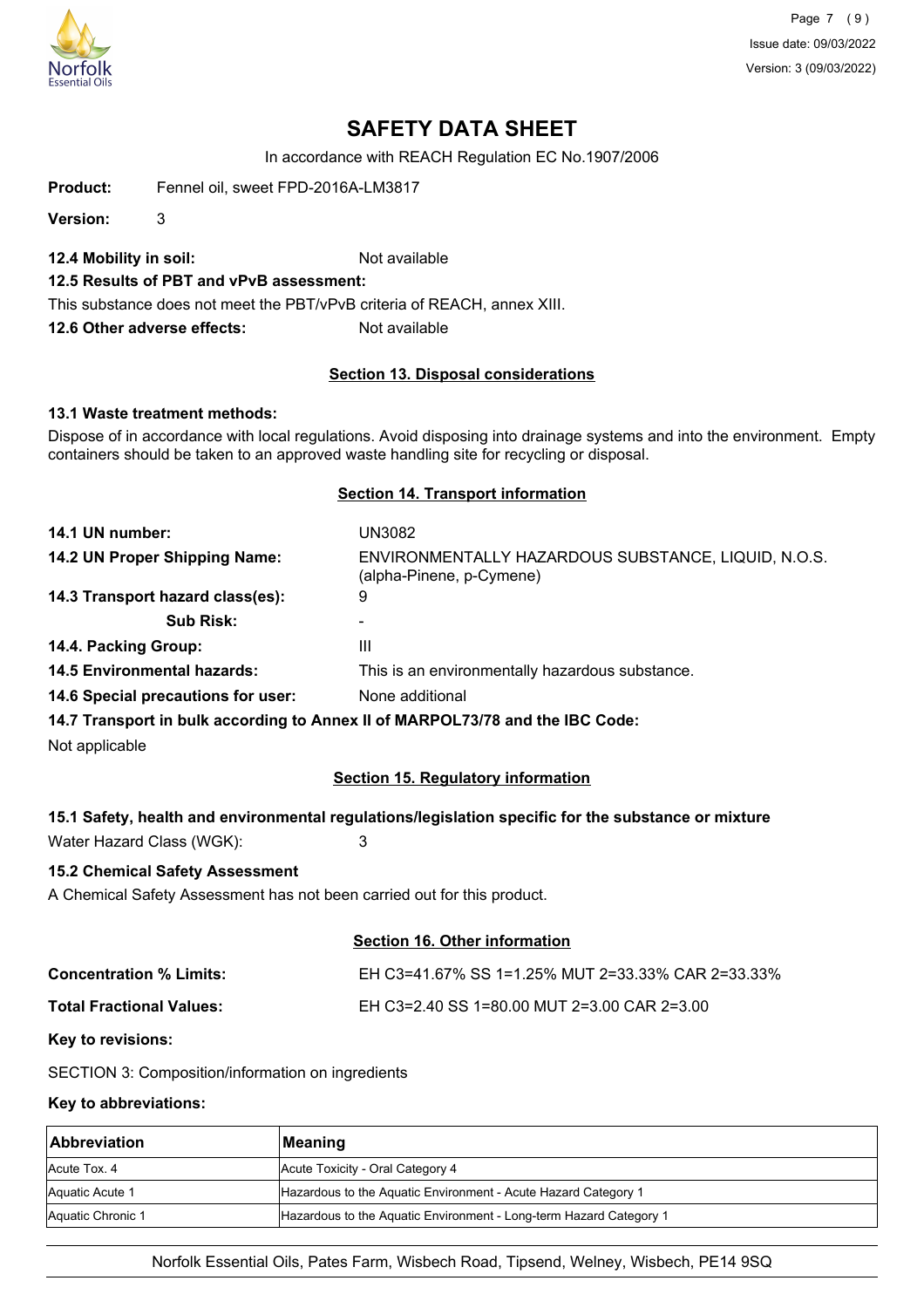

Page 8 (9) Issue date: 09/03/2022 Version: 3 (09/03/2022)

# **SAFETY DATA SHEET**

In accordance with REACH Regulation EC No.1907/2006

## Product: Fennel oil, sweet FPD-2016A-LM3817

#### **Version:** 3

| Aquatic Chronic 2 | Hazardous to the Aquatic Environment - Long-term Hazard Category 2                                         |
|-------------------|------------------------------------------------------------------------------------------------------------|
| Asp. Tox 1        | <b>Aspiration Hazard Category 1</b>                                                                        |
| Carc. 2           | Carcinogenicity Category 2                                                                                 |
| Flam. Lig. 3      | Flammable Liquid, Hazard Category 3                                                                        |
| H226              | Flammable liquid and vapour.                                                                               |
| H302              | Harmful if swallowed.                                                                                      |
| H304              | May be fatal if swallowed and enters airways.                                                              |
| H315              | Causes skin irritation.                                                                                    |
| H317              | May cause an allergic skin reaction.                                                                       |
| H341              | Suspected of causing genetic defects (exposure route).                                                     |
| H351              | Suspected of causing cancer (exposure route).                                                              |
| H410              | Very toxic to aquatic life with long lasting effects.                                                      |
| H411              | Toxic to aquatic life with long lasting effects.                                                           |
| Muta. 2           | Germ Cell Mutagenicity Category 2                                                                          |
| P202              | Do not handle until all safety precautions have been read and understood.                                  |
| P210              | Keep away from heat, sparks, open flames and hot surfaces. - No smoking.                                   |
| P233              | Keep container tightly closed.                                                                             |
| P240              | Ground/bond container and receiving equipment.                                                             |
| P241              | Use explosion-proof electrical, ventilating and lighting equipment.                                        |
| P242              | Use only non-sparking tools.                                                                               |
| P243              | Take precautionary measures against static discharge.                                                      |
| P261              | Avoid breathing vapour or dust.                                                                            |
| P <sub>264</sub>  | Wash hands and other contacted skin thoroughly after handling.                                             |
| P270              | Do not eat, drink or smoke when using this product.                                                        |
| P272              | Contaminated work clothing should not be allowed out of the workplace.                                     |
| P273              | Avoid release to the environment.                                                                          |
| P <sub>280</sub>  | Wear protective gloves/eye protection/face protection.                                                     |
| P301/310          | IF SWALLOWED: Immediately call a POISON CENTER or doctor/physician.                                        |
| P301/312          | IF SWALLOWED: call a POISON CENTER or doctor/physician if you feel unwell.                                 |
| P302/352          | IF ON SKIN: Wash with plenty of soap and water.                                                            |
| P303/361/353      | IF ON SKIN (or hair): Remove/take off immediately all contaminated clothing. Rinse skin with water/shower. |
| P308/313          | IF exposed or concerned: Get medical advice/attention.                                                     |
| P330              | Rinse mouth.                                                                                               |
| P331              | Do not induce vomiting.                                                                                    |
| P333/313          | If skin irritation or rash occurs: Get medical advice/attention.                                           |
| P362              | Take off contaminated clothing and wash before reuse.                                                      |
| P363              | Wash contaminated clothing before reuse.                                                                   |
| P370/378          | In case of fire: Use carbon dioxide, dry chemical, foam for extinction.                                    |
| P391              | Collect spillage.                                                                                          |
| P403/235          | Store in a well-ventilated place. Keep cool.                                                               |
| P405              | Store locked up.                                                                                           |
| P501              | Dispose of contents/container to approved disposal site, in accordance with local regulations.             |